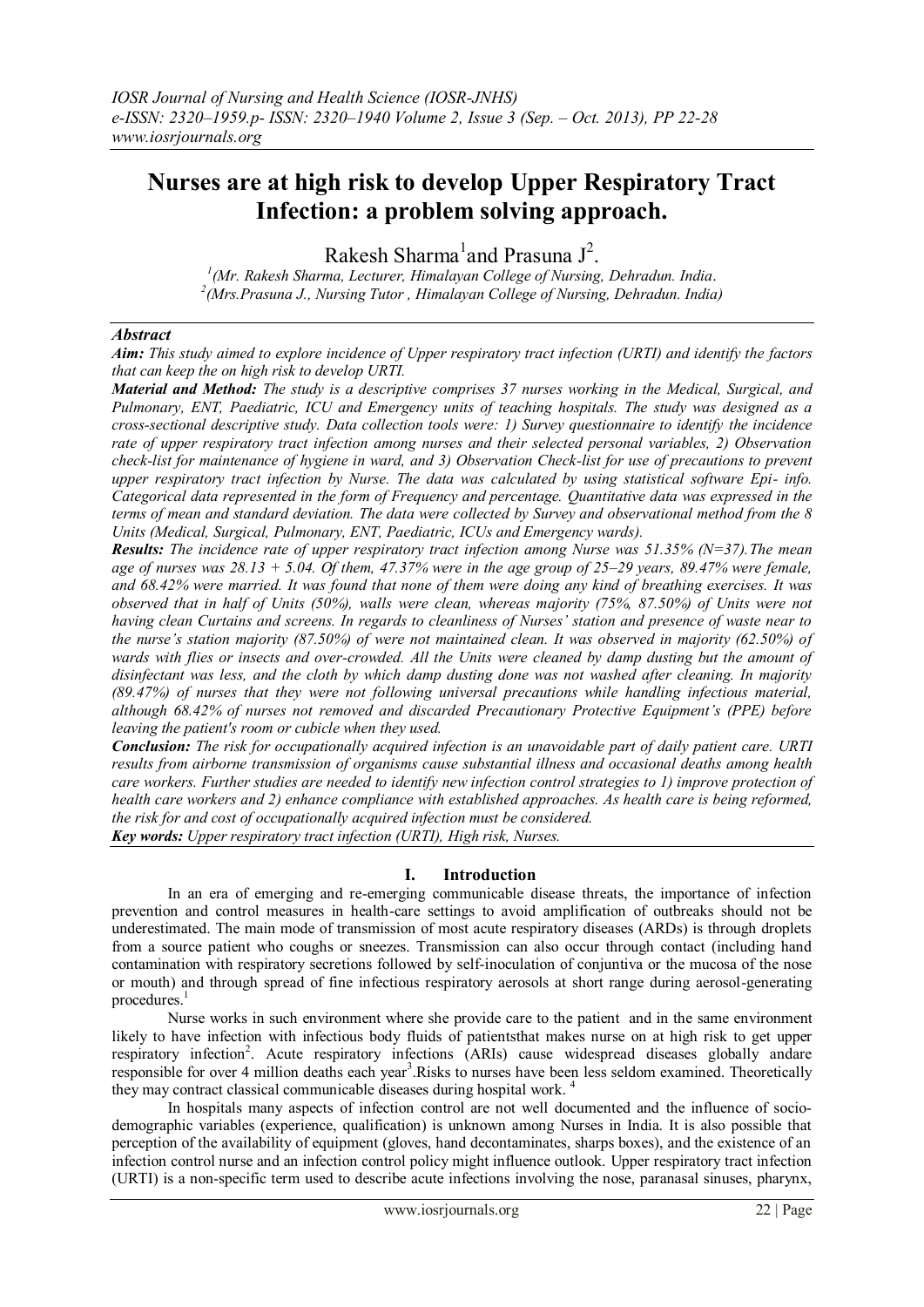larynx, trachea, and bronchi.Transmission of organisms causing Upper Respiratory Infections occurs by aerosol, droplet, or direct hand-to-hand contact with infected secretions, with subsequent passage to the nose or eyes.Thus, transmission occurs more commonly in crowded, inappropriate use of infection control precaution, and not Maintains Respiratory Hygiene/Cough Etiquette. Close proximity of persons together with handling of human secretions (e.g. respiratory secretions) make nurse particularly vulnerable to transmission of droplettransmitted respiratory infections<sup>5</sup>.

# **II. Method**

**Type of the research-**The study was a descriptive one

#### **Study population and study sample**

The study comprises 37 nurses working in the medical, surgical, pulmonary, ENT, paediatric, ICUs and Emergency wards/units of teaching hospitals in a city located in Karnataka. The data were collected between March-April 2009. The study was designed as a cross-sectional descriptive study.

The tools developed and selected for the data collection were: 1) Survey questionnaire to identify the incidence rate of upper respiratory tract infection among nurses and their selected personal variables, 2) Observation check-list for maintenance of hygiene in ward, and 3) Observation Check-list for use of precautionsto prevent upper respiratory tract infection by Nurse. Content validation and reliability was established for all tools.

The data was calculated by using statistical software Epi- info. Categorical data represented in the form of Frequency and percentage. Quantitative data was expressed in the terms of mean and standard deviation.

The data was collected personally by the investigators from morning 8am to 5pm. Survey was conducted from the 8Units (Medical, Surgical, Pulmonary, ENT, Paediatric, ICUs and Emergency wards). Available nurses were asked for presence or absence of Upper Respiratory Tract Infection. Nurses with Upper Respiratory Tract Infection in 8 Units, were observed for duration of3 hours per ward for maintenance of ward hygiene and practice of precaution to prevent upper respiratory tract infection. The data collection process was terminated after thanking each respondent for their participation and co-operation.

## **Limitation of the study**

The study was conducted in the selected 8 units of hospitals and surveyed only 37 Nurses. Therefore, the results cover only selected one hospital and cannot be generalized.

## **III. Results**

Results are given under the following five subtopics: (a) Incidence rate; (b) demographic features; (c) Maintenance of hygiene by nurses in the ward; and (d) Uses of precautions to prevent Upper Respiratory Tract Infection by Nurse.

#### **(a) Incidence rate of upper respiratory tract infection among nurses**:

The incidence rate of upper respiratory tract infection among surveyed among 37 nurses. Of 37 Nurses, 19 (51.35%) were suffering from upper respiratory tract infection.

## **(b) Demographic features:**

The mean age of nurses was  $28.13 + 5.04$ . Of them, 47.37% were in the age group of 25–29 years, 89.47%were female, 68.42% were married, and 100% had Diploma in Nursing. It was determined that 36.84 % of thenurses had been working 4-6 years of experience, and 21.05% of them were working in Medicine ward.It was also determined that the all the nurses (100%) were taking rest  $\geq$ 6-8 hours out of 24 hours and 57.89 % were drinking ≥2-4 litres of water in 24 hours. It was found that none of them were doing any kind of breathing exercises.

Data depicted in Table 1 showsthat most of Staff Nurses were suffering from Malaise (63.16%). Headache (89.47%), Cough (84.21%), and Dryness of naso-pharynx (94.74%), Nasal secretion (68.42%), and Expectoration of yellow & purulent sputum (94.74%) for seven days among all the Nurses (100%). It was found that symptoms were aggravated inside the Hospital among all the Staff Nurses.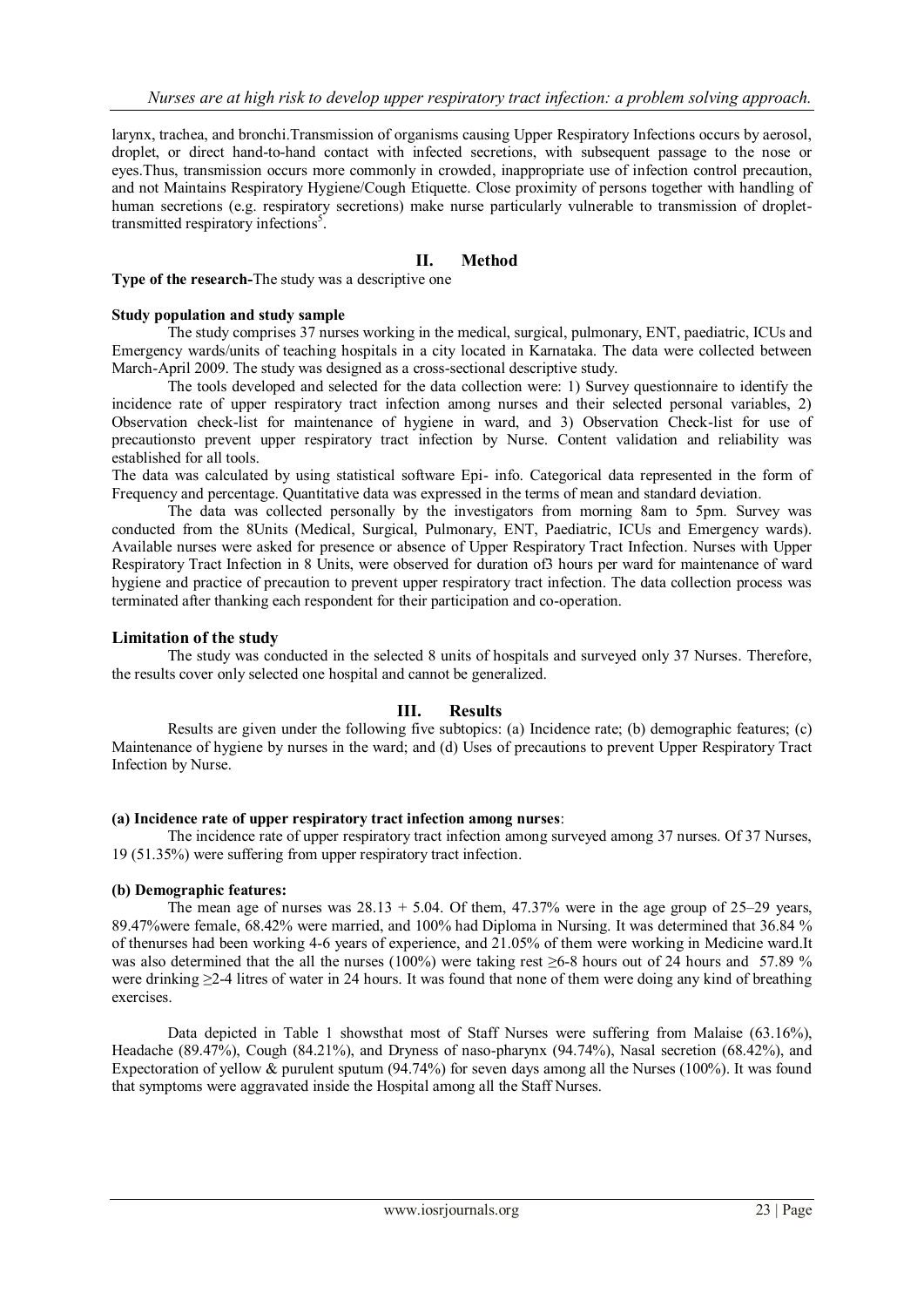|                                                      |                                           |                                               |                | $n=19$         |
|------------------------------------------------------|-------------------------------------------|-----------------------------------------------|----------------|----------------|
|                                                      | <b>Selected personal variables</b>        |                                               |                | Percentage (%) |
| 1. Age (in years)                                    |                                           | $20 - 24$<br>a)                               | 4              | 21.05          |
|                                                      |                                           | 25-29<br>b)                                   | 9              | 47.37          |
|                                                      |                                           | 30 and above<br>c)                            | 6              | 31.58          |
| 2. Gender:                                           |                                           | Male<br>a)                                    | $\mathfrak{2}$ | 10.52          |
|                                                      |                                           |                                               | 17             | 89.47          |
| Educational qualification<br>3.                      |                                           | <b>GNM</b><br>a)                              | 19             | 100            |
| Marital status<br>4 <sup>1</sup>                     |                                           | Married<br>a)                                 | 13             | 68.42          |
|                                                      |                                           | Unmarried<br>b)                               | 6              | 31.58          |
|                                                      |                                           | Medicine ward<br>a)                           | $\overline{4}$ | 21.05          |
|                                                      |                                           |                                               | 3              | 15.79          |
|                                                      |                                           |                                               | 1              | 5.26           |
|                                                      |                                           | ENT ward<br>c)<br>Ortho ward<br>d)            | $\mathbf{1}$   | 5.26           |
|                                                      | 5. Area of working                        |                                               | $\overline{c}$ | 10.52          |
|                                                      |                                           | Pediatric ward<br>e)<br>Emergency ward<br>f)  | 3              | 15.79          |
|                                                      |                                           | ICUs ward                                     | $\overline{2}$ | 10.52          |
|                                                      |                                           | Surgery ward<br>h)                            | 3              | 15.79          |
|                                                      |                                           | $1 - 3$                                       | 6              | 31.58          |
|                                                      |                                           | a)<br>$4-6$                                   | 7              | 36.84          |
| Years of professional experience<br>6.               |                                           | b)                                            |                |                |
|                                                      |                                           | 7 & above<br>c)                               | 6              | 31.58          |
| Duration of work<br>7.                               |                                           | 8 hours<br>a)                                 | 19             | 100            |
| Total duration of rest in 24 Hrs.<br>8.              |                                           | $\geq 6-8$<br>a)                              | 19             | 100            |
|                                                      |                                           | $<$ 2 liters<br>a)                            | 8              | 42.11          |
| 9.                                                   | Amount of water you drink in 24 hour      | $\geq$ 2-4 liters<br>b)                       | 11             | 57.89          |
|                                                      | 10. Do you perform any breathing exercise | No                                            | 19             | 100            |
|                                                      | Sore throat/irritation                    | Yes                                           | 19             | 100            |
| 11. Symptoms you                                     |                                           | Yes                                           | 3              | 15.79          |
| are suffering                                        | Fever                                     | No                                            | 16             | 84.21          |
|                                                      |                                           | Yes                                           | 12             | 63.16          |
|                                                      | Malaise                                   | No                                            | 6              | 31.58          |
|                                                      |                                           | Yes                                           | 17             | 89.47          |
|                                                      | Headache                                  | No                                            | $\overline{c}$ | 10.52          |
|                                                      |                                           | Yes                                           | 7              | 36.84          |
|                                                      | Difficulty in swallowing                  | No                                            | 12             | 63.16          |
|                                                      |                                           | Yes                                           | 16             | 84.21          |
|                                                      | Cough                                     | No                                            | 3              | 15.79          |
|                                                      |                                           | Yes                                           | 10             | 52.63          |
|                                                      | Fatigue                                   |                                               |                |                |
|                                                      |                                           | No                                            | 9              | 47.37          |
|                                                      | Physical and emotional stress             | Yes                                           | 10             | 52.63          |
|                                                      |                                           | No                                            | 9              | 47.37          |
|                                                      | Sneezing                                  | Yes                                           | 10             | 52.63          |
|                                                      |                                           | No                                            | 9              | 47.37          |
|                                                      | Dryness of naso-pharynx                   | Yes                                           | 18             | 94.74          |
|                                                      |                                           | No                                            | 1              | 5.26           |
|                                                      | Nasal secretion                           | Yes                                           | 13             | 68.42          |
|                                                      |                                           | No                                            | 6              | 31.58          |
|                                                      | Nasal obstruction                         | Yes                                           | 15             | 78.95          |
|                                                      |                                           | No                                            | 6              | 31.58          |
|                                                      | Expectoration of yellow                   | Yes                                           | 18             | 94.74          |
|                                                      | &purulent sputum                          | No                                            | 1              | 5.26           |
|                                                      |                                           | Yes                                           | 6              | 31.58          |
|                                                      | Otalgia (referred pain to the ear)        | No                                            | 13             | 68.42          |
| 12. Frequency of URTI<br>13.<br>Duration of symptoms |                                           | $\leq$ 1 month<br>a)                          | 6              | 31.58          |
|                                                      |                                           | $>1-3$ month<br>b)                            | 13             | 68.42          |
|                                                      |                                           | 1 weak                                        | 19             | 100            |
| Treatment you take<br>14.                            |                                           | Antibiotics                                   | 19             | 100            |
|                                                      |                                           | Home<br>a)                                    | Ξ.             | 0.0            |
| 15.<br>Symptoms gets aggravates at:                  |                                           | b)<br>Hospital                                | 19             | 100            |
| 16. Types of infectious patients in wards            |                                           | Tuberculosis, Pneumonia, Asthma, Viral fever, |                |                |
|                                                      |                                           | Pharyngitis, Cellulitis, Diabetic foot ulcer, |                |                |
|                                                      |                                           | Amputated, Upper respiratory tract infected,  |                |                |
|                                                      |                                           | Bronchitis.                                   |                |                |
|                                                      |                                           |                                               |                |                |

|  | Table1: Frequency and percentage distribution of nurses by their selected personal variables |
|--|----------------------------------------------------------------------------------------------|
|--|----------------------------------------------------------------------------------------------|

## **(c) Maintenance of hygiene by nurses in the ward:**

The data presented in the Table 3 shows majority (87.50%) of Units had adequate ventilation and hand washing facility. Furthermore, none of the hand washing area had elbow or foot operating tap. It was observed that in half of Units (50%), walls were clean, whereas majority (75%, 87.50%) of Units were not having clean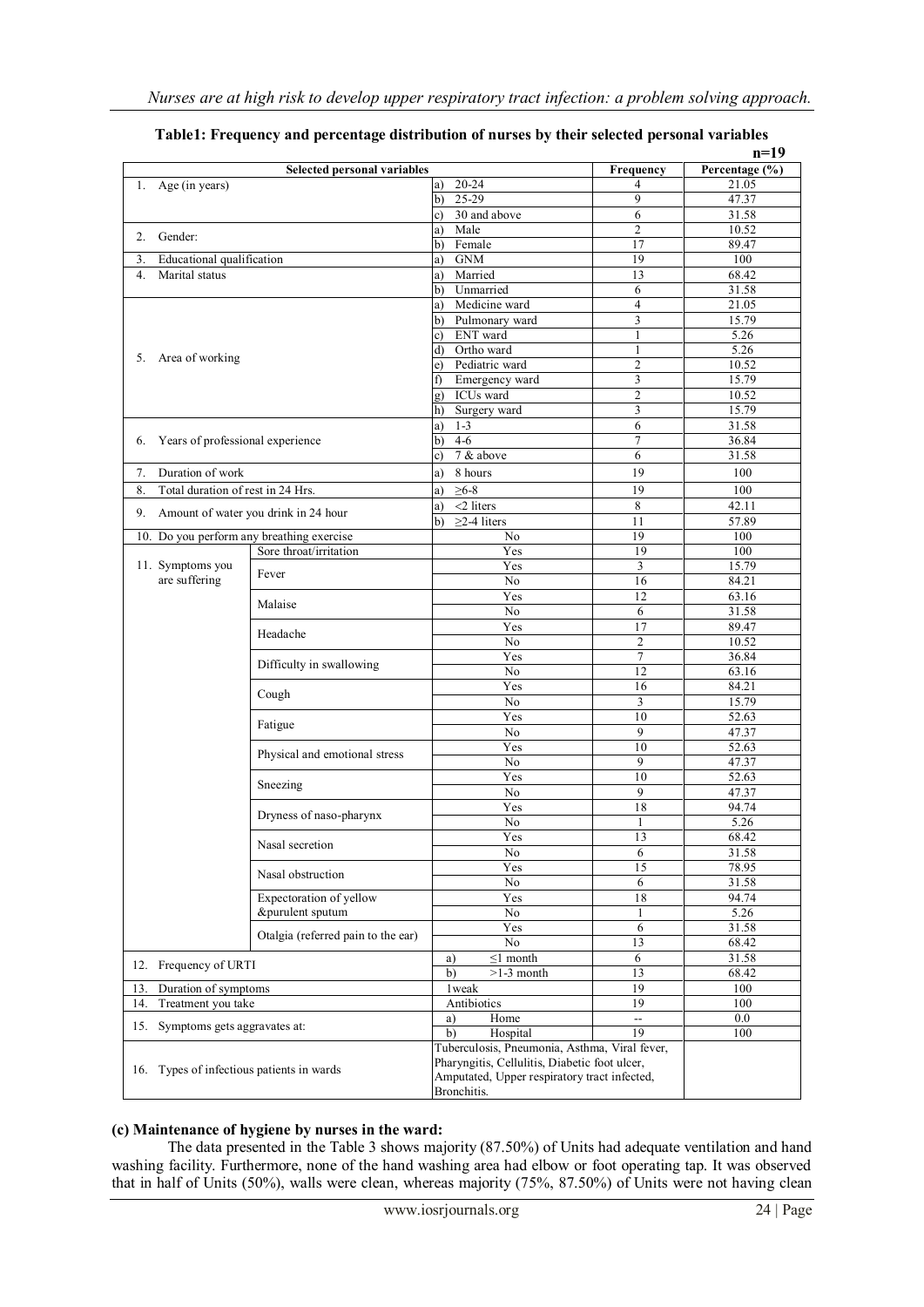Curtains and screens. It was also determined that very few (12.50%) Units maintained 5 feet of space between two beds.In regards to cleanliness of nurses' station and presence of waste near to the nurse's station majority (87.50%) of were not maintained clean, and in 62.50% of ward waste was stored near to the nurse's station

Data presented in table 2 shows majority (62.50%) of wards were observed with flies or insects. In regards to over-crowded ward half of the wards were over-crowded. All the areas were cleaned by damp dusting but the amount of disinfectant was less, and the cloth by which damp dusting done was not washed after cleaning.

**Table2: Frequency and percentage regarding Maintenanceof hygiene by nurses in the wards**

|           |                                                                          |   |               |   |               | п—с                                                                                                 |  |
|-----------|--------------------------------------------------------------------------|---|---------------|---|---------------|-----------------------------------------------------------------------------------------------------|--|
| <b>SN</b> | <b>Steps</b>                                                             |   | Yes           |   | No.           | <b>Remarks</b>                                                                                      |  |
|           |                                                                          |   | $\frac{0}{0}$ | F | $\frac{0}{0}$ |                                                                                                     |  |
|           | Adequate Ventilation in ward                                             |   | 87.5          |   | 12.5          |                                                                                                     |  |
| 2.        | Hand washing facility is present in the ward                             |   | 87.5          |   | 12.5          | Wherever facility available, tap<br>opening by hands.                                               |  |
| 3.        | Walls are clean                                                          | 4 | 50.0          | 4 | 50.0          |                                                                                                     |  |
| 4.        | Curtains and screens are clean                                           | 2 | 25.0          | 6 | 75.0          |                                                                                                     |  |
| 5.        | Space between two bed is 5 feet                                          |   | 12.5          | π | 87.5          |                                                                                                     |  |
| 6.        | Nurses station is maintained clean                                       |   | 12.5          | π | 87.5          |                                                                                                     |  |
| 7.        | Presence of waste near to the nurses' station                            |   | 62.5          | 3 | 37.5          |                                                                                                     |  |
| 8.        | Flies or insect in the ward is present                                   |   | 62.5          | 3 | 37.5          |                                                                                                     |  |
| 9.        | Over-crowded ward                                                        | 4 | 50.0          | 4 | 50.0          |                                                                                                     |  |
| 10.       | Ward is cleaned by damp-dusting method with<br>registered disinfectants. | 8 | 100           |   | 0.0           | Disinfectant are used in less amount.<br>dumping cloths were not washed after<br>mopping the floor. |  |

#### **(d) Uses of precautions to prevent Upper Respiratory Tract Infection by Nurse.**

It was observed in majority (89.47%) of nurses that they were not following universal precautions while handling infectious material and not maintain distance (3 feet) while providing care to infectious patient. Also, none of Staff Nurses were washing their hands before and after each procedure. In more than half (57.89%), nurses worn mask during dry dusting, whereas majority (89.47%) of nurses were not cleaning the beds by damp dusting. In regards to cleaning of patient care device and Maintains respiratory Hygiene/Cough Etiquette majority (89.47%) of nurses not clean daily patient care devices and 78.95% nurses not maintain respiratory hygiene.

Data presented in table 3 shows more than half (57.89% & 57.89%) of nurses not covering sneezes and coughs and placing masks on coughing patients and did not wear artificial fingernails or extenders. Furthermore, 68.42% of nurses not removed and discarded Precautionary Protective Equipments (PPE) before leaving the patient's room or cubicle when they used.

| <b>SN</b> |                                                                                                                | <b>Yes</b>     |               | No. |               |
|-----------|----------------------------------------------------------------------------------------------------------------|----------------|---------------|-----|---------------|
|           | Content                                                                                                        |                | $\frac{0}{0}$ | F   | $\frac{6}{9}$ |
|           | Follow universal precaution while handling infectious<br>material.                                             | 2              | 10.52         | 17  | 89.47         |
| 2.        | Maintain distance (3 feet) while providing care to infectious<br>patient.                                      | 2              | 10.52         | 17  | 89.47         |
| 3.        | Wash hands before and after performing nursing activities/care                                                 | $\mathbf{0}$   | 0.0           | 19  | 100           |
| 4.        | Wear mask during dry dusting                                                                                   | 11             | 57.89         | 8   | 94.74         |
| 5.        | Cleaning of bed by damp dusting                                                                                | $\overline{c}$ | 10.52         | 17  | 89.47         |
| 6.        | Patient-care devices are cleaned daily (e.g., electronic<br>thermometers, glucose monitoring devices)          | $\mathfrak{D}$ | 10.52         | 17  | 89.47         |
| 7.        | Maintains Respiratory Hygiene/Cough Etiquette                                                                  | 4              | 21.05         | 15  | 78.95         |
| 8.        | Covering sneezes and coughs and placing masks on coughing<br>patients                                          | 8              | 42.11         | 11  | 57.89         |
| 9.        | Wear artificial fingernails or extenders                                                                       | 8              | 42.11         | 11  | 57.89         |
| 10.       | Before leaving the patient's room or cubicle, remove and<br>discard Precautionary Protective Equipments (PPE). | 6              | 31.58         | 13  | 68.42         |

#### **Table3: Frequency and percentage regarding Uses of precautions to prevent Upper Respiratory Tract Infection by Nurse.**  $n=19$

 $n=0$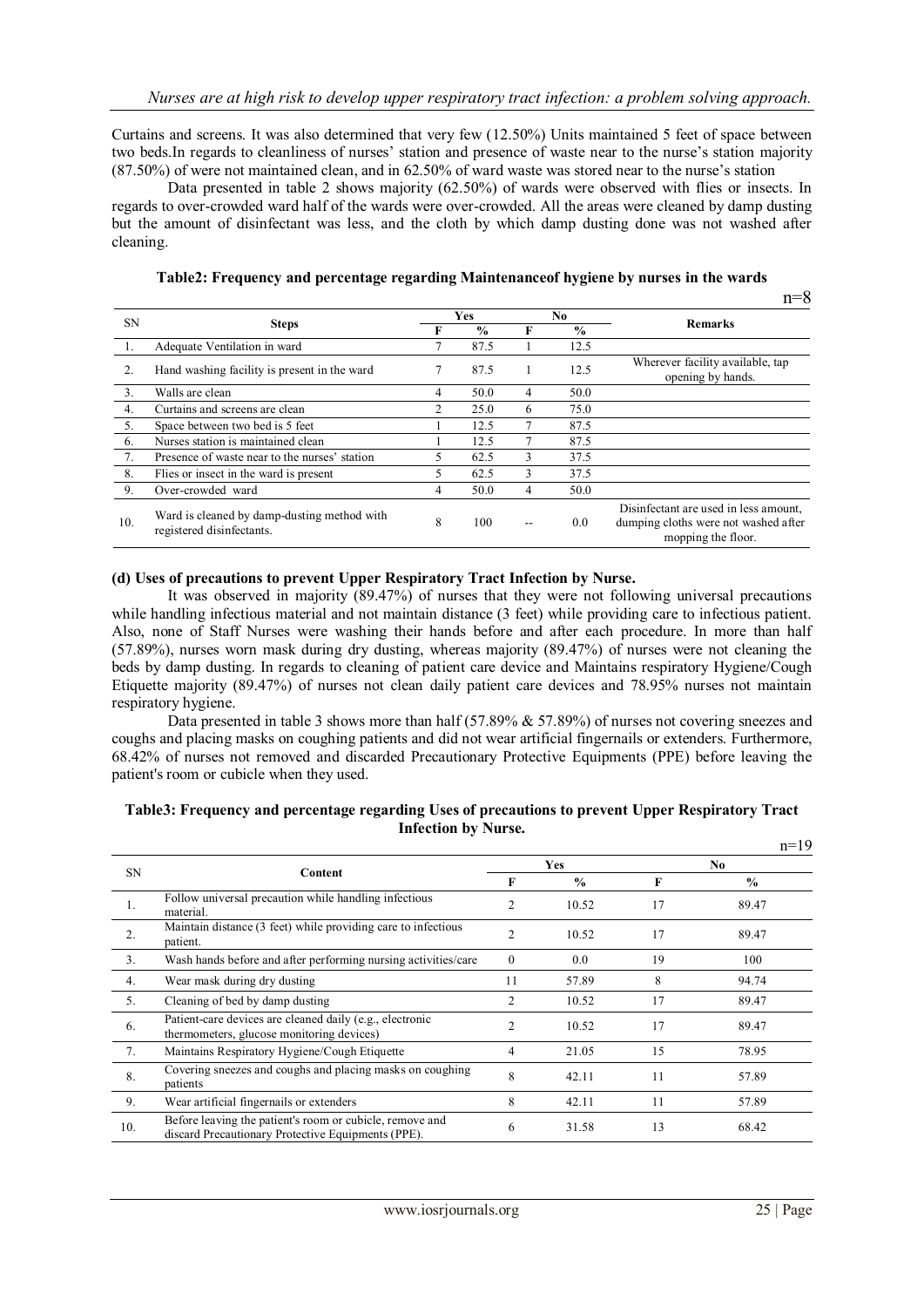## **IV. Causes Identified**

 From the analysis of the gathered information causes were identified which were responsible for the problem of upper respiratory tract infection among nurses. These causes were:

## **A. Personal factors:**

- 1. Less in-take of water.
- 2. Not performing any breathing exercises.
- **B. Environmental factors:**
	- 1. Absence of elbow/foot operating tap for hand wash
	- 2. No regular cleaning of wall of wards.
	- 3. No regular washing of screens and curtains.
	- 4. Inadequate space between two beds.
	- 5. Nurses stations are not maintained clean
	- 6. Presence of waste near to nurse's station.
	- 7. Presence of insect/flies in the wards.
	- 8. Wards were over-crowded by patient's relatives.
	- 9. Use incorrect ratio of disinfectant solution with water and mopping cloths were not washed after cleaning wards.

#### **C. Nurses practicing factors:**

- 1. Majority of Nurses are not following universal precaution while handling infectious material.
- 2. Not maintain distance (3 feet) while providing care to infectious patient.
- 3. No nurse is washing hands before and after performing nursing activities/care
- 4. Majority of nurses nor Wearing mask during dry dusting
- 5. Very less nurses are cleaning bed by damp dusting
- 6. In general wards nurses are not cleaning patient-care devices
- 7. The major observation was majority of nurses were not Maintaining Respiratory Hygiene/Cough Etiquette
- 8. Nurses were not covering sneezes and coughs and not placing masks on coughing patients

#### **Desired Outcome**

 $\geq$  To minimize the incidence of upper respiratory tract infection among nurses by improving their practices regarding prevention of upper respiratory tract infection.

#### **Solutions**

- $\triangleright$  Developthe standard procedure for nurses to improve their practice regarding use of precautionary measures while providing infectious patients and materials, maintenance of cleanliness in nurse's station.
- $\triangleright$  Give the feedback to nursing superintendent and supervisors to make policies of washing screens and curtains, provision of separate space for collection and storage of waste in the wards.
- Make recommendation and discussion with medical superintendent to make arrangement of periodic cleaning of wards, hand washing facilities, adequate space to maintain distance between two beds.
- $\triangleright$  Prepare and place display boards for universal precautionary protective equipments.
- $\triangleright$  Sensitize the area nursing supervisor to check for utilization of precautionary measures by nurses.

#### **Consider consequences**

- When nurses attend the clinical conference/seminar/workshop or get the self-instruction module with bed side demonstration; their knowledge and skill will improve regarding the upper respiratory tract infection
- Discussing with nursing superintendent and supervisors to enlighten them about problem and causes related to environmental factors that lead to URTI among nurses.
- Hold the discussion with chairperson of CNE about the felt need of staff nurses to attend in service education on prevention of upper respiratory tract infection; make him/her to plan the in service education programme to nurses on prevention of upper respiratory tract infection.
- Hold the discussion with medical superintendent to make aware him about the problem of upper respiratory tract infection and environmental factors.
- Display of awareness boards helps the nurse to improve their practice regarding patient care, use of precautionary measures that can prevent them from upper respiratory tract infection.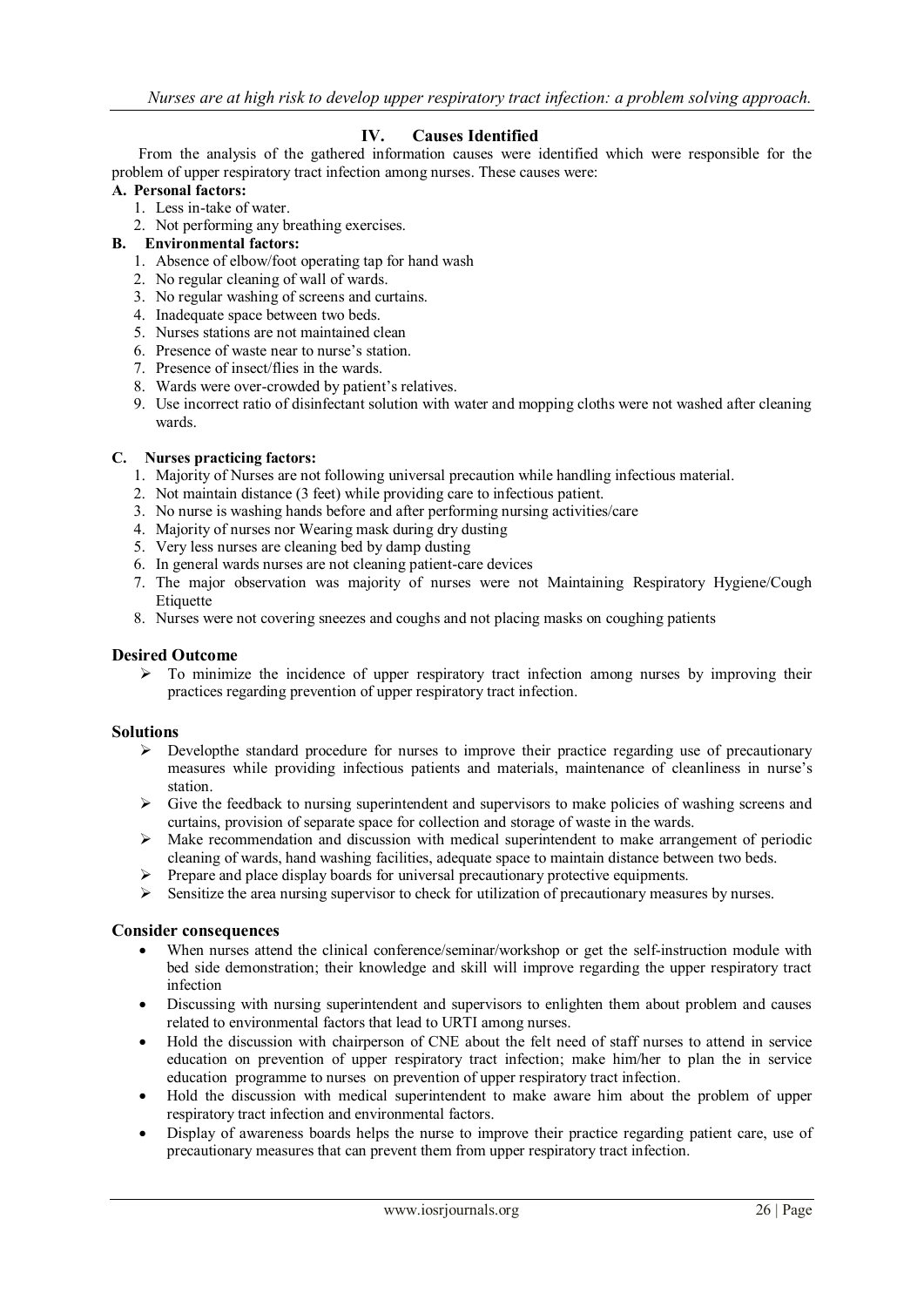## **Make a Decision-**

On the basis of possible solutions and their consequences it was found that all solutions are directly or indirectly minimize the incidence and problem of s upper respiratory tract infection. So following decisions are made:

- 1. Develop the standard procedure for nurses to improve their practice regarding prevention of upper respiratory tract infection.
- 2. Give the feedback to nursing superintendent and supervisors regarding cleanliness of the ward, adequate amount of disinfectant solutions with proper instruction to class D worker for cleaning of mopping cloth after cleaning wards, andseparate space to store waste from in the wards.

## **Implementation**

- Developed theself-learning module and standard procedure for nurses to improve their practice regarding prevention of upper respiratory tract infection by following universal precaution measures.
- A plan was made to make recommendation and discussion with medical superintendent regarding environmental problems that causes upper respiratory tract infection.
- Sensitize the area nursing supervisor to observe for nurses for practicing of and following universal precautionary measures, while on supervisory round.
- Motivate supportive staffs such as ward attendants, House Keeping Staffs and others to abide by the time schedule for cleaning and transferring the waste.

## **V. Conclusion**

The risk for occupationally acquired infection is an unavoidable part of daily patient care. URTI results from airborne transmission of organisms cause substantial illness and occasional deaths among health care workers. Further studies are needed to identify new infection control strategies to 1) improve protection of health care workers and 2) enhance compliance with established approaches. As health care is being reformed, the risk for and cost of occupationally acquired infection must be considered.The problem selected by the investigator was very useful for self-growth as well as the nurses. Nurses were given Self Instructional Module as well as standard protocols on prevention of upper respiratory tract infection.

### **STANDARD TO BE FOLLOWED FOR PREVENTION OF UPPER RESPIRATORY TRACT INFECTION**

**Standard Precautions** combine the major features of Universal Precautions (UP) and Body Substance Isolation (BSI) and are based on the principle that all blood, body fluids, secretions, excretions except sweat, nonintact skin, and mucous membranes may contain transmissible infectious agents.These include: hand hygiene; use of gloves, gown, mask, eye protection, or face shield, depending on the anticipated exposure; and safe injection practices.

# **RESPIRATORY HYGIENE/COUGH ETIQUETTE:**

The elements of Respiratory Hygiene/Cough Etiquette include

1) Posted signs, in language(s) appropriate to the population served, with instructions to patients and accompanying family members or friends;



- 2) Source control measures (e.g., covering the mouth/nose with a tissue when coughing and prompt disposal of used tissues, using surgical masks on the coughing person when tolerated and appropriate);
- 3) Hand hygiene after contact with respiratory secretions; and
- 4) Spatial separation, ideally >3 feet, of persons with respiratory infections in common waiting areas when possible.

## **HAND HYGIENE:**

- 1) During the delivery of healthcare, avoid unnecessary touching of surfaces in close proximity to the patient
- 2) Perform hand hygiene: see picture:- 5 moments for hand hygiene